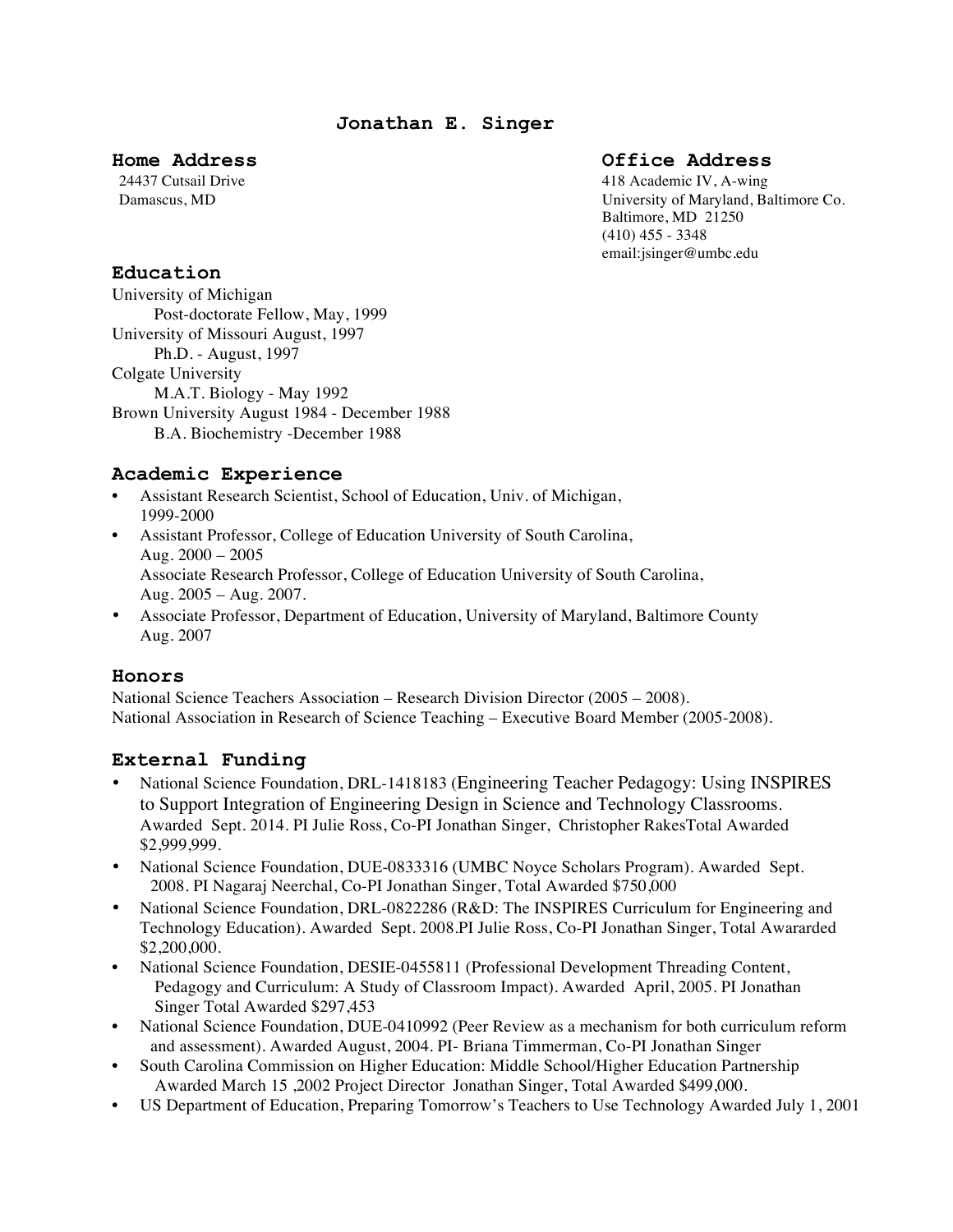Jonathan Singer, Project Director, Total Award – \$898,014

#### **PUBLICATIONS**

- Singer, J., Ross, J., Lee, Y., (in press). Professional development for the integration of engineering in high school STEM classrooms. Journal of Pre-College Engineering Education Research.
- Ross, J., Bayles, T. & Singer, J. (2015). The INSPIRES Curriculum. In C. Sneider (Ed.), Engineering Curricula Ready to Go! Thousand Oaks, CA: Corwin Press.
- North, C. M., Singer, J. E., Neugebauer, W. (2014). Helping Strengthen the University /School Bond and Ensuring the Success of Teacher-Candidates. *School-University Partnerships/NAPDS, 7*(2), 86-97.
- Lotter, C., Rushton, G., & Singer, J.E. (2013). Teacher Enactment Patterns: How Can We Help Move All Teachers to Reform-Based Inquiry Practice Through Professional Development? *Journal of Science Teacher Education Volume* 24(8) pp. 1263.
- Singer, J. ,Lotter, C., Feller, R., & Gates. (2011 Exploring a model of situated professional development: Impact on classroom practice. *Journal of Science Teacher Education*. Volume 22 (3) pp. 203-227.
- Rushton, G., Lotter, C. & Singer, J. (2011). Chemistry Teachers' Emerging Expertise in Inquiry Teaching: The effect of an Authentic Professional Development Model on Beliefs and Practice. *Journal of Science Teacher Education* Volume 22 (1) pp 23-52.
- Lotter, C.R., Singer, J.E., Godley, J., (2009) The Influence of Repeated Teaching and Reflection on Preservice Teachers' Views of Inquiry and Nature of Science. *Journal of Science Teacher Education.*
- Feller, R.J., Lotter, C.R., Singer, J.E. (2008). An awakening (Part II): How you can help science Education. *Oceanagraphy* 21(2) pp. 68 – 71.
- Singer, J., Maher, M.,(2007). Pre-Service Teachers and Technology Integration: Rethinking Traditional Roles *Journal of Science Teacher Education 18 (6) pp 955 - 984..*
- Singer, J. (2005) Integrating Technology and Pedagogy: The Ideas, the Shift and the Targets in S., Rhine and M. Bailey, (Eds) *Integrated Technologies, Innovative Learning: Insights form the PT3 Program.* Eugene, OR: International Society for Technology in Education
- Singer, J., & LaCross, R. (2005). Re-conceptualizing the structure of professional development. Presented as part of the multiple paper set, Professional development: Threading content, pedagogy, and the classroom, Jonathan Singer, Chair. Annual meeting of the American Educational Research Association. Montreal, Canada
- Singer, J., and Castelli, (2004). D. *Collaborative Curriculum Enactment: A case of Professional development*. Annual meeting of the National Association for Research in Science Teaching. Vancouver, BC. 2004
- Singer, J., Tal, R., Wu, H. (2003) Students™ understanding of the particulate nature of matter. *School Science and Mathematics* 103 (1).
- Singer, J., Krajcik, J., Marx, R., Clay Chamber, J.(2000) Constructing extended inquiry projects: Curriculum materials for science education reform. *Educational Psychologist*.

#### **ADVISORS AND SPONSORS**

#### **Post Doctorate Advisors**

Krajcik, Joseph, University of Michigan Marx, Ronald, University of Arizona

# **Doctorate, Science Education**

Barrow, Lloyd, (Chair), University of Missouri